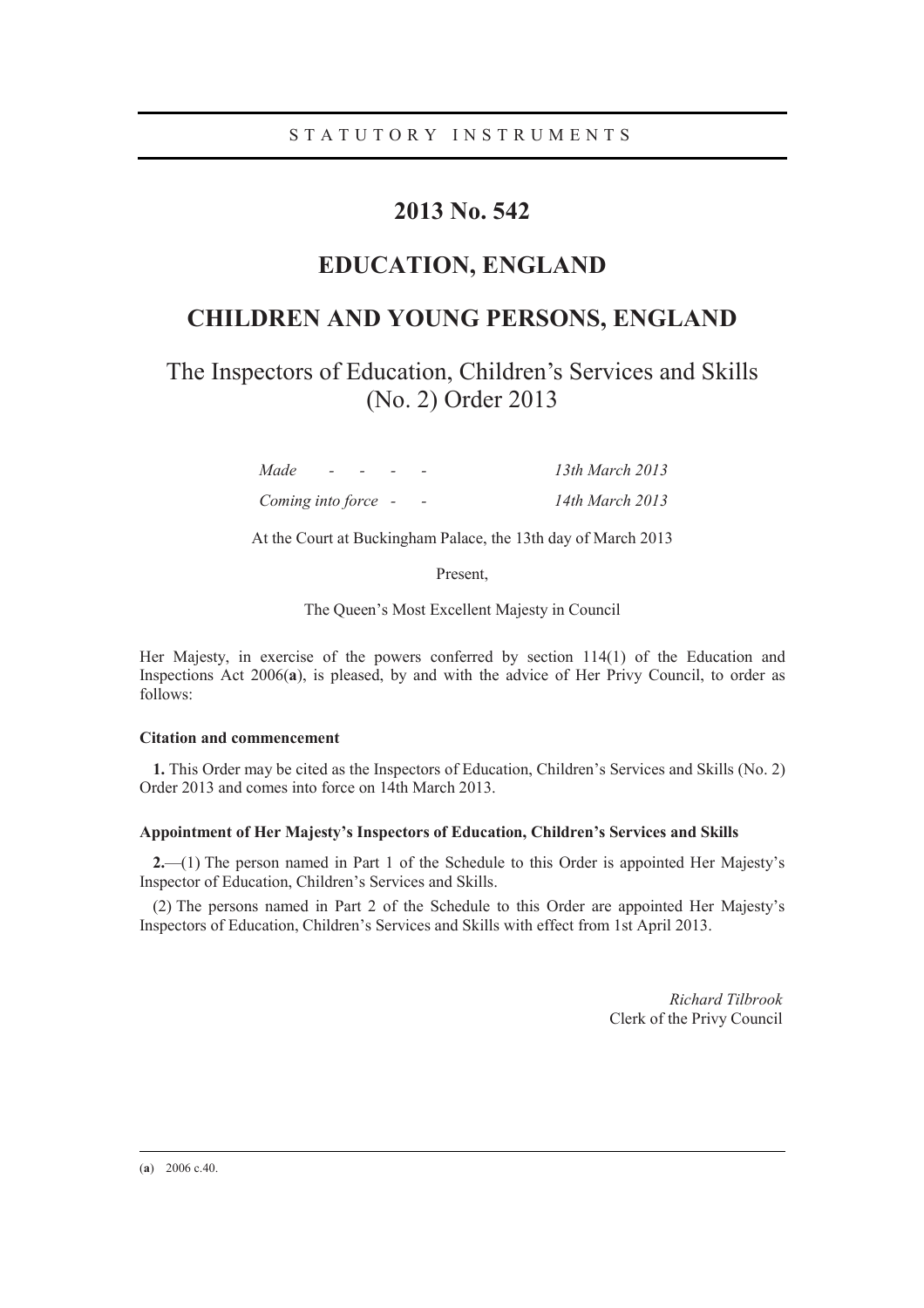## SCHEDULE Article 2

## PART 1

*Person appointed with effect from 14th March 2013* 

Julie Dawn Ashton

## PART 2

*Persons appointed with effect from 1st April 2013* 

Paul Anthony Armitage

Russell Paul William Bennett

Anne Bowyer

Zarina Connolly

Janet Christine Connor

Drew Crawshaw

Philippa Louise Darley

Malcolm Donald Fraser

Amanda Philippa Gard

Steven William Hailstone

Rachel Elizabeth Howie

Peter Humphries

Stewart Mark Jackson

Deborah Susan James

Helen Jane Lane

Ian James McNeilly

Phillip Simon Minns

John Greenhow Nixon

Simon Charles Rowe

Mark Jonathan Shackleton

Philip Peter Smith

Julie Anne Barbara Steele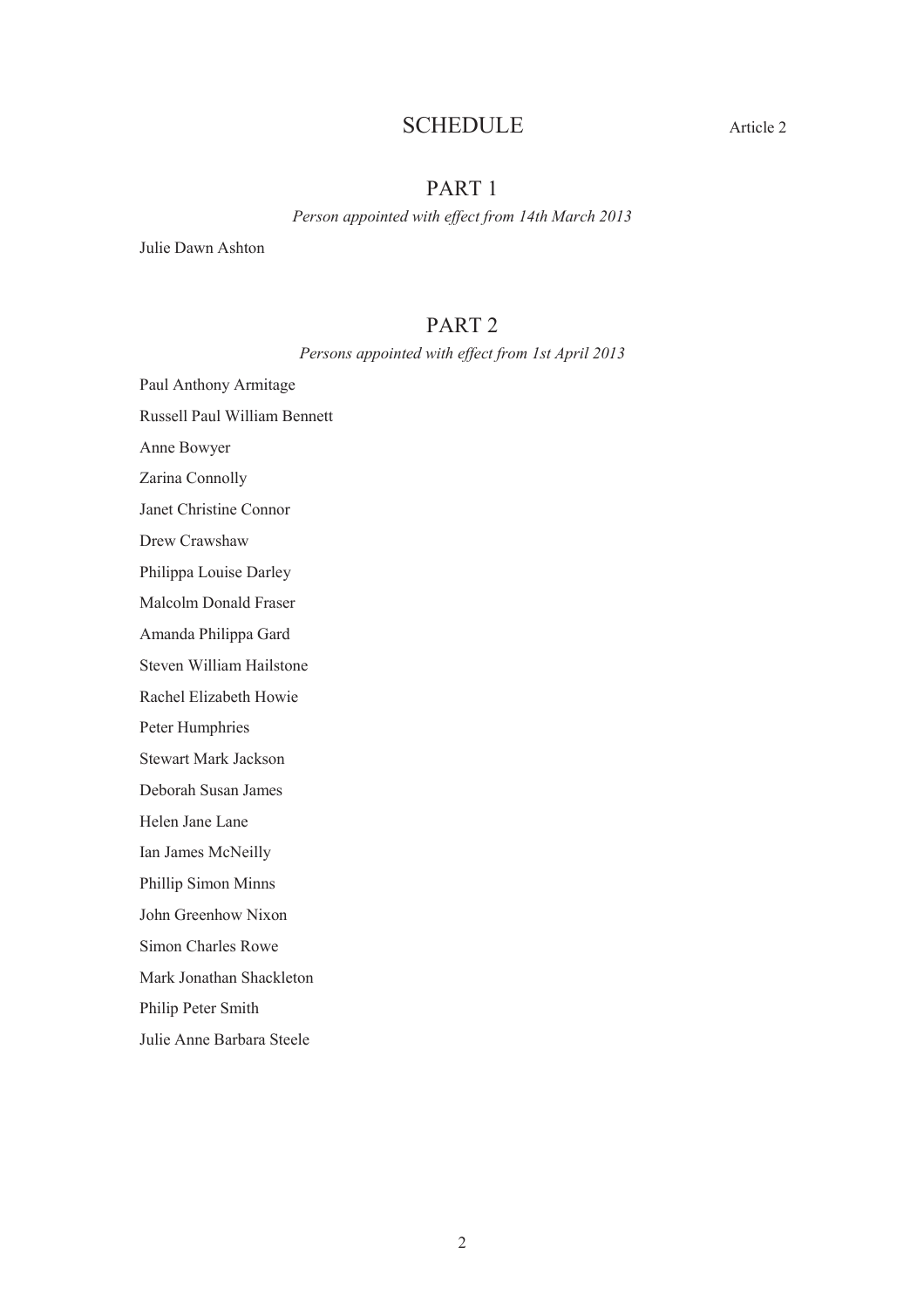### **EXPLANATORY NOTE**

### *(This note is not part of the Order)*

This Order appoints the persons named in the Schedule as Her Majesty's Inspectors of Education, Children's Services and Skills.

Printed and published in the UK by The Stationery Office Limited under the authority and superintendence of Carol Tullo, Controller of Her Majesty's Stationery Office and Queen's Printer of Acts of Parliament.

<sup>©</sup> Crown copyright 2013